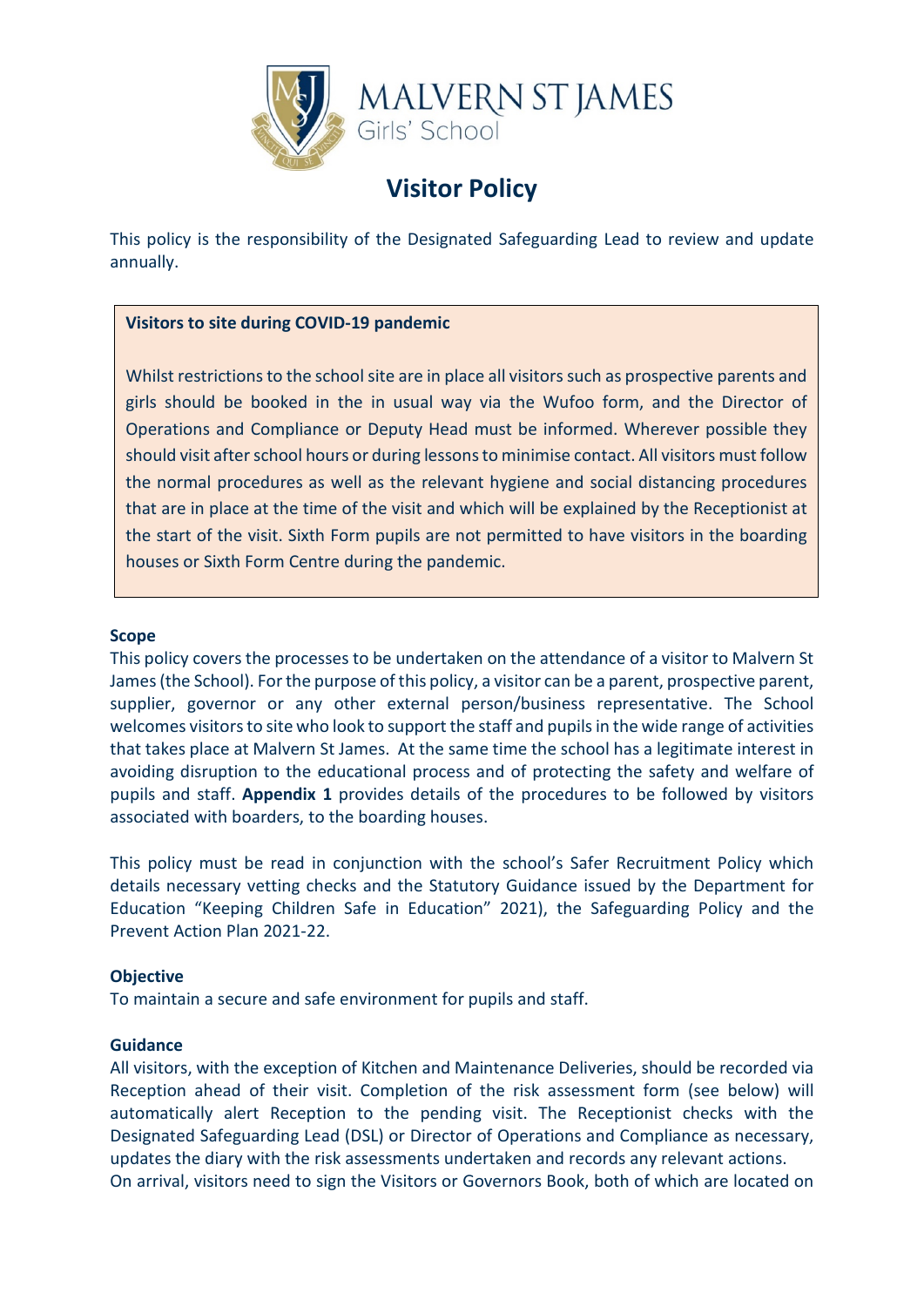the Reception Desk. There is a separate signing in book for Contractors, also located at the Reception Desk, which is used out of term time.

The Visitor, Governor and Contractor Books form part of the Fire Alarm Procedures. All visitors will be issued with a red lanyard and Governors an orange lanyard which they must wear and keep visible at all times they are on the school site. Regular contractors have received safeguarding training and also wear orange lanyards.

Most visitors will be required to produce photo ID and/or to be vetted in accordance with the Safer Recruitment Policy and KCSIE 20201. This information is to be provided by the person carrying out the risk assessment in consultation with the DSL/Director of Operations. Details of the vetting will be recorded in the school's Single Central Register, where appropriate.

All visitors are to be collected from Reception by the staff member responsible for the visit. They are then responsible for the conduct of the visitor throughout their visit and where appropriate, must ensure the visitor/s is/are accompanied at all times.

At the end of the visit, visitors must sign out in the relevant Book (Visitor, Governor or Contractor) and return their lanyards at the Reception Desk.

Parents and visitors should only use the designated adult toilet facilities and must not access pupil toilet and changing facilities. They are not permitted to use mobile technology during their visit without prior permission to do so.

#### **Summary**

If an individual does not have a Malvern St James' photo ID lanyard, they should be escorted at all times unless they are on the Approved Visitor List. Every member of staff or pupil has the right to approach an individual who appears to be onsite unescorted and not meeting the above criteria to establish the reason for the attendance. Pupils and staff should not put their own safety at risk and if they have any concerns they should report immediately to Reception or to member of the SLT.

A copy of this policy should be held in the Reception Diary for reference purposes along with the Visitor Flowchart (Appendix 2a). It is the responsibility of the Receptionist on duty at the time of policy release to ensure this is undertaken.

#### **Risk Assessments**

Risk Assessments should be completed by the person who is organising the visit and who will be accountable for the visitor during their stay. These are available as a Wufoo Form via the Home tab on Staff Shared Resources [https://malvernstjames.wufoo.com/forms/risk](https://malvernstjames.wufoo.com/forms/risk-assessment/)[assessment/](https://malvernstjames.wufoo.com/forms/risk-assessment/) and will automatically be forwarded to Reception and the DSL who reviews them upon completion. A copy is found in **Appendix 2b.**

Risk Assessments are not required for visitors who are having a meeting with a member of staff in the main Reception/Drawing Room or in a private office and who are always escorted. The Deputy Head/DSL will keep a list of visitors who are approved to be on site unsupervised ("the Approved Visitor List"). Approved Visitors will be asked to produce photo ID each time they visit site unless they are already known to the Receptionist on duty. Entry on the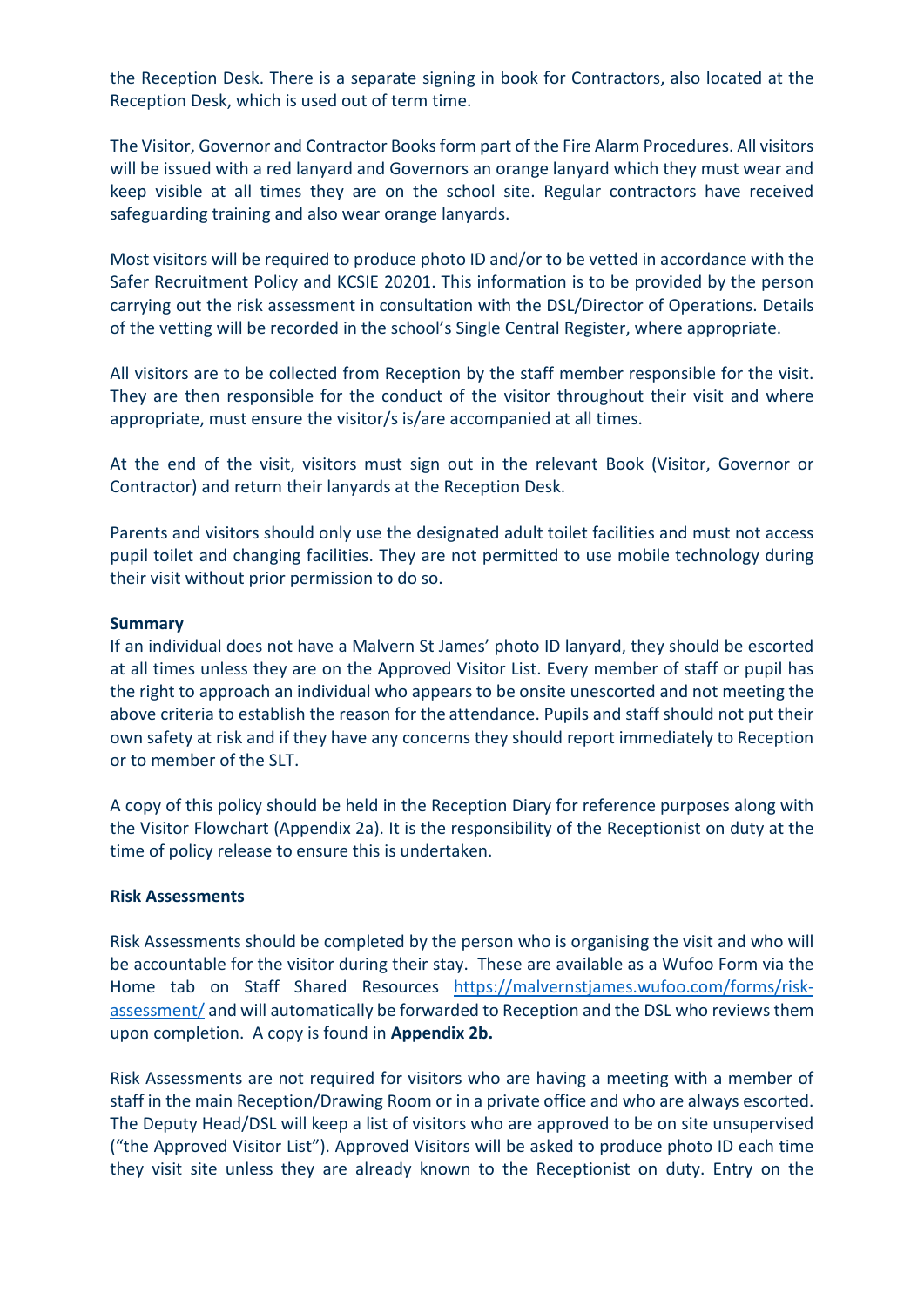Approved Visitor List does not give a right to access.

**Type of Visitor** (please note this list is not exhaustive but covers main categories): For Vetting requirements, please refer to the school's Safer Recruitment Policy.

#### **Parent Visitors/Volunteer**

At the start or end of the School day when dropping off or picking up daughters, parents are not required to sign the Visitors' Book.

For School events such as parent consultations and concerts, parents will be required to sign a Fire Register on arrival. For visiting schools e.g. sports fixtures, associated match teas, activity days involving local schools, accounting for children and any accompanying staff/parents will be the responsibility of their own school staff, however School staff must ensure appropriate safeguarding procedures are followed, such as not allowing visitors to wander around the School unaccompanied.

For appointments during the School day, MSJ parents must sign the Visitors' Book and are to be met from Reception by the member of staff they are booked in to see (or their daughter) and accompanied on site at all times. Parents are not permitted to move beyond Reception unaccompanied.

A person on the Approved Visitor List must still follow the procedures in this policy for their visit which will be recorded in the Reception Diary in the normal way.

#### **Governors**

All Governors must sign in on arrival and wear their lanyard at all times. Since Governors are safeguarding trained, and are compliant with KCSIE 2021 they do not need to be accompanied.

#### **Sixth Form Boarder Guests**

Boarders in the Sixth Form are permitted to have guests into their boarding house in designated areas. Upon arrival, all guests must be introduced to the member of House staff on duty and signed in and out with them. Whilst on school premises, it is the duty of their host to escort them. House staff will do periodic checks on boarders and their guests.

In Greenslade boarders may have guests outside of the working school day. Guests are to be hosted in the Greenslade Small Sit and must leave by night check.

In Poulton Year 12 girls are allowed guests on Monday, Wednesday, Friday and Saturday evenings and on Sunday afternoon. Guests are to be hosted in the sitting room of the Sixth Form Centre. They must not to come into school before 19:00 and must be -off site by 21:30. On Sunday, guests are allowed from 14:00-16:00

#### **Contractors/Sports Support**

All must sign in.

Risk assessments must be undertaken by the person receiving the visitor. If this is a regular visitor, a risk assessment can cover a term/academic year.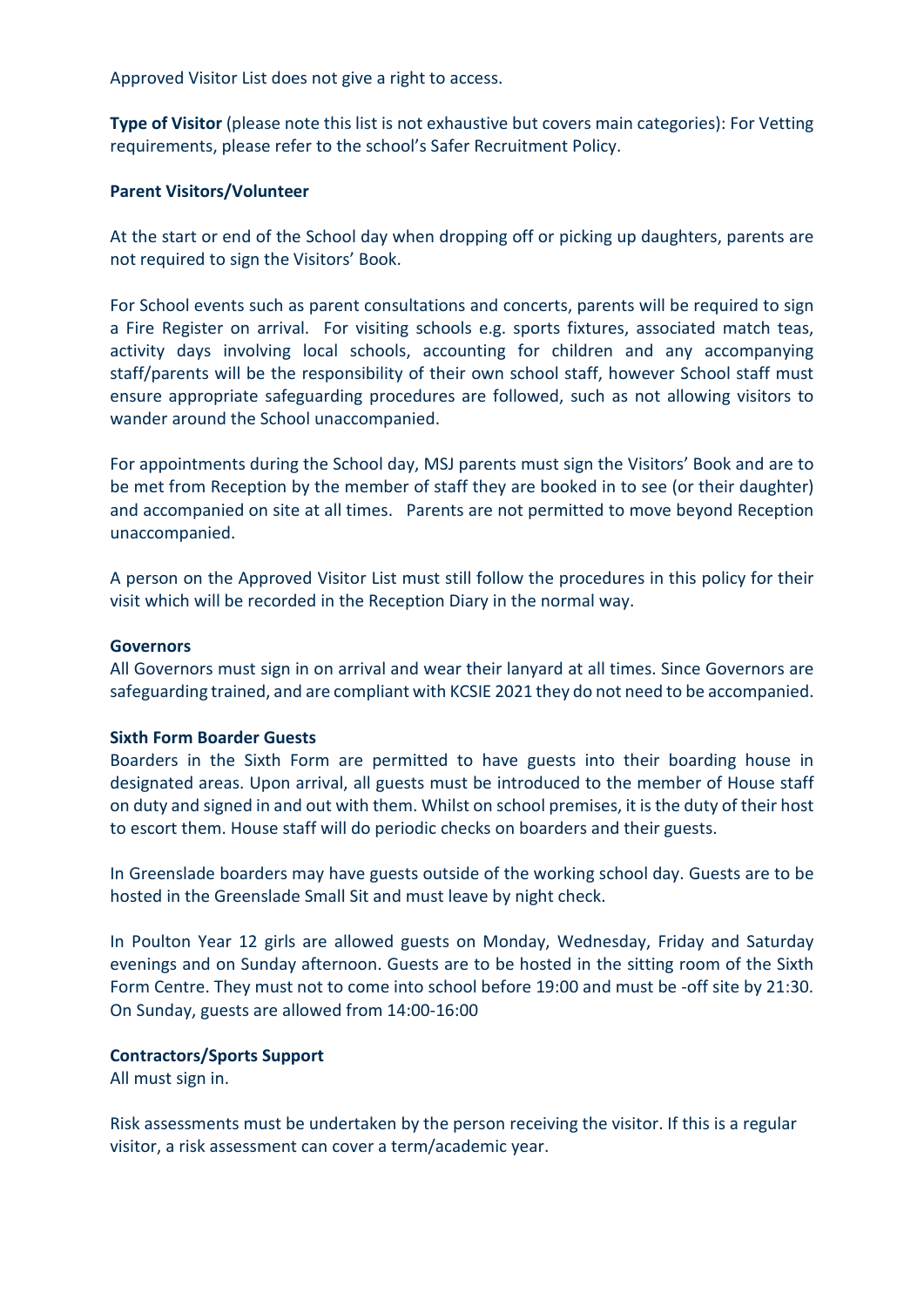#### **Kitchen Deliveries**

Regular catering suppliers may use the Barnard Green access without signing in, however must be supervised at all times by the Catering Department.

### **Deliveries**

Delivery companies, delivering items to Reception do not need to sign in, however if delivering to a Department, they must follow the procedures for other accompanied visitors.

## **Contractors**

Contractors undertaking work within the School must be treated as any other visitor, i.e. supervised and, or have a background check conducted (Children Barred List or a full DBS check if having frequent unsupervised access) before entering the School. If in doubt, advice must be sought from HR, Dir Ops or DSL.

## **Visitors outside of core school hours**

External hirers of school facilities outside of core hours will have to complete a hire agreement which requires the hiring body to name a responsible person who confirms that they will abide by all relevant school policies, and manage their group on site ensuring that none of the group are free to wander the site.

## **Visitors/lettings out of term time**

Out of term time, the host member of staff will manage and supervise the visitor. All visitors should sign in as usual, be provided with a red visitor lanyard and pass however will not need to undergo a background check.

## **Visiting Speakers (including remote attendance via MS Teams)**

Note should be taken of the School's Prevent responsibility when speakers are risk assessed. The process for risk assessing Visiting Speakers should be followed.

#### **Remote Speakers**

When a visitor is speaking to a School audience online, the following procedures are to be followed:

- Visitor Risk Assessment to be conducted in the usual way
- IT department to be informed of event, visitor details including email address, and audience
	- o MS Team to be created for the event
	- $\circ$  Visitor invited to MS Team with restrictions placed on account no individual chat function
- Event host to ensure visitor aware of School policies relevant to the event
- Event host to inform the visiting speaker that the talk will be recorded
- Event host to inform audience that the speaker is online and outline the procedure to be followed for the event. Once the event is over, inform everyone that they have left the Team
- Inform IT that the event is over and IT to delete the Team

## **Visiting schools**

Pupils and staff from visiting schools attending events are required to sign in and out via Reception. This can be done by the visiting member of staff submitting a list of names to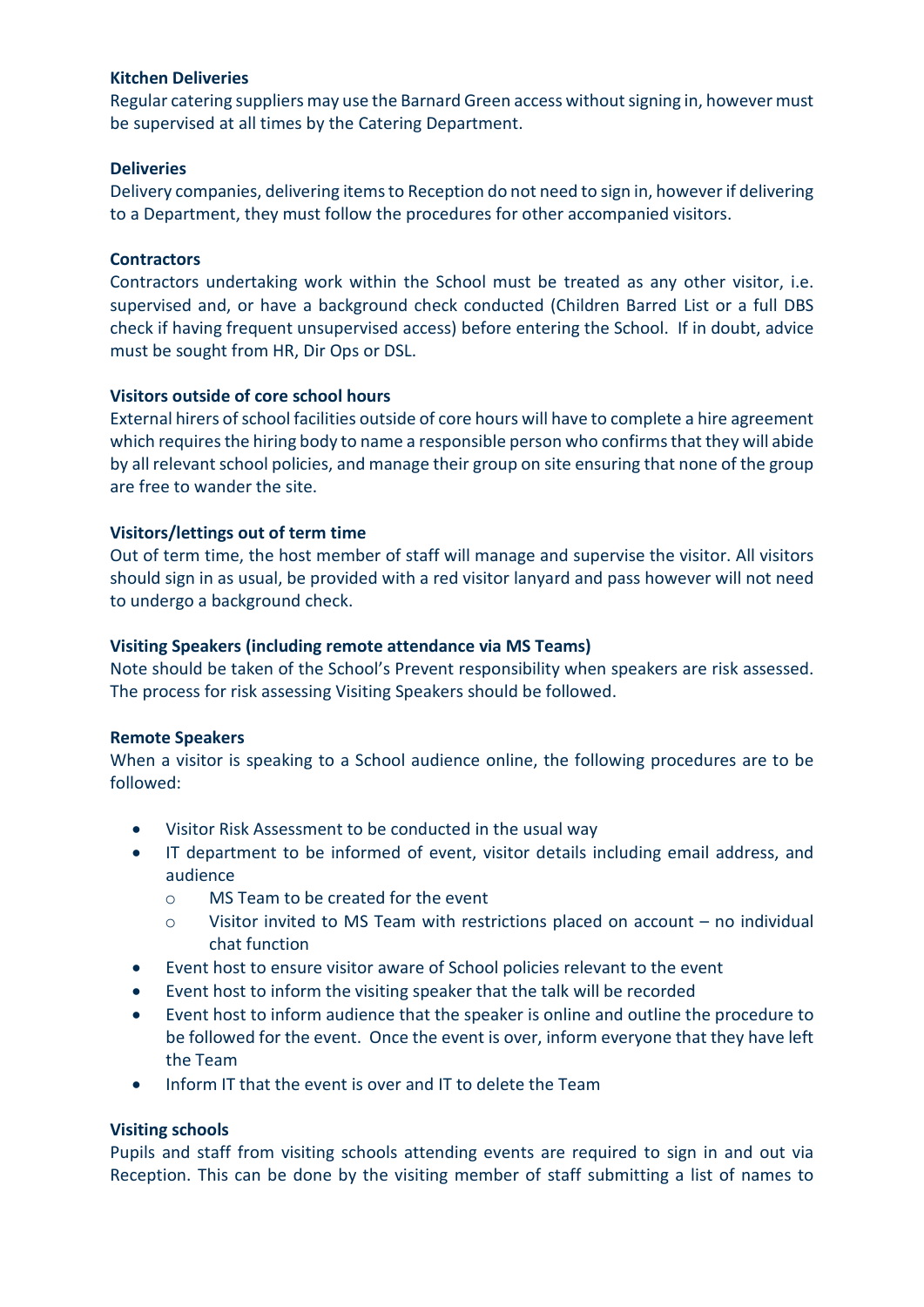Reception or event organiser. Whilst on our premises visiting pupils and staff are required to comply with the rules and expectations of the event organisers with regard to safety, access and conduct.

## **Reception Daily Procedure**

The Receptionist should:

- Run through the next day's appointments to mark up the Reception Diary to show who has been risk assessed.
- Report any anomalies to the Deputy Head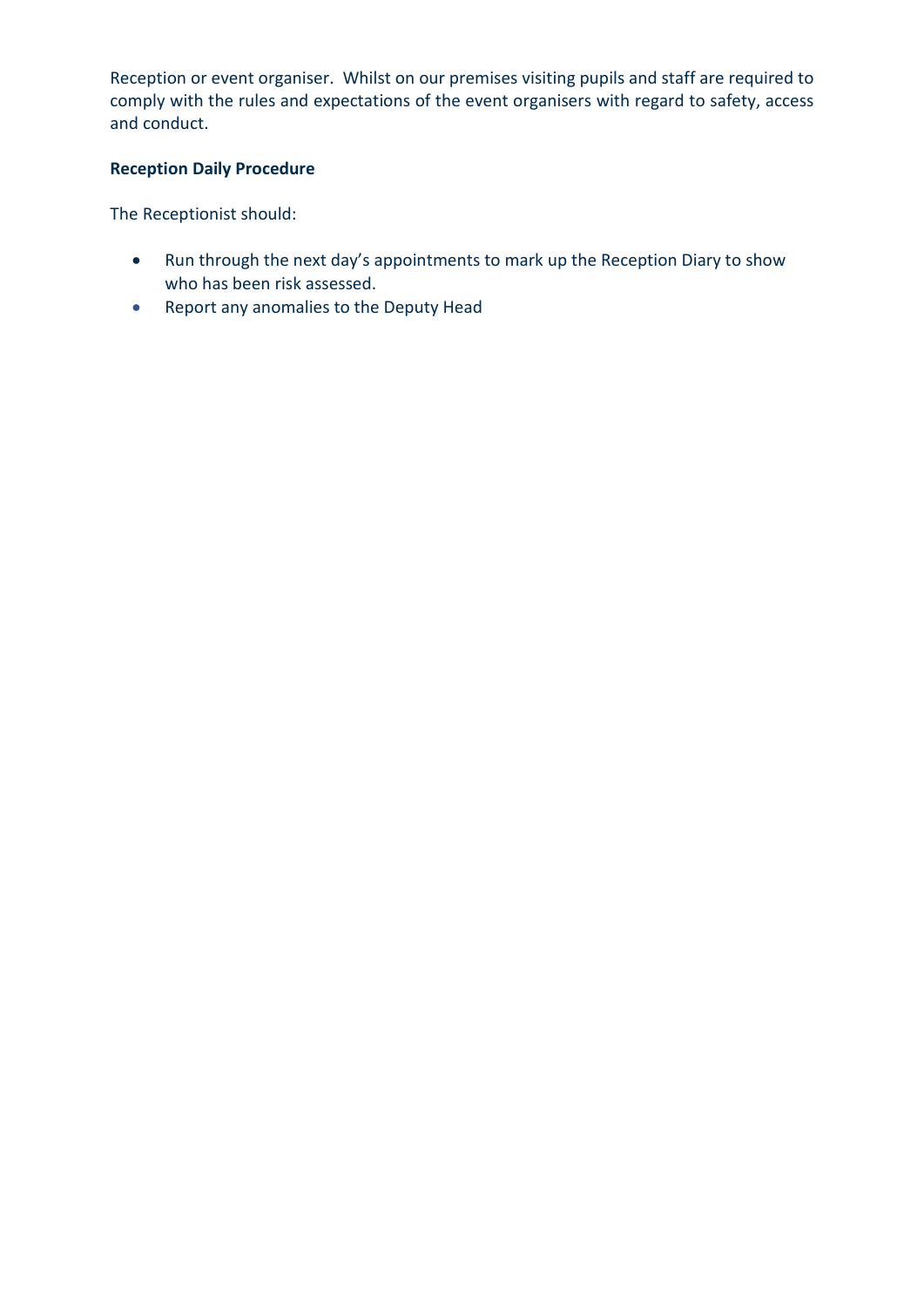### **Boarding and Residential Staff Visitor Guidelines**

In view of the number of residential properties within the School boundary it is inevitable that several visitors will consist of family or friends of staff, who may remain Access, Security and Visitors either for the day, overnight or for longer periods. The responsibility for such visitors rests with the member of staff being visited. It is important that the host ensures that guests are aware of the restrictions that apply because they are visiting a school.

## **Visitors should be advised that:**

- where there is not an external entrance they must be escorted from the door of the boarding house to your accommodation and back again.
- they must not attempt to enter the areas designated for the boarders unescorted.
- they must wear a red visitor's lanyard and be escorted if they visit anywhere in the school apart from their host's accommodation. The exceptions to this are at the beginning and end of terms when luggage is being moved in and out of their daughter's room; in this instance House staff are aware of visitors and will maintain a presence in the House whilst visitors are moving luggage in and out.
- it is essential that all resident staff ensure that visitors are aware of the need to observe the School's safeguarding requirements

## **Malvern St James procedure:**

- If you are expecting a visitor you must inform the Director of Boarding
- You must make sure that the visitor is entered onto the visitor's spreadsheet located on the boarding shared area. Please ensure that the time and date of arrival and departure is entered
- If visitors are on the premises for a significant amount of time or overnight, they must be checked on the Children's Barred List.
- All resident family members age 16 and over and not on the roll of the school will undergo an Enhanced check for regulated activity by the Disclosure and Barring Service (DBS) and undergo Safeguarding Training
- All regular visitors to site must undergo a DBS check and undergo Safeguarding **Training**
- If a member of staff has a visitor from abroad who is staying for more than 4 days they must provide police clearance from their country of residence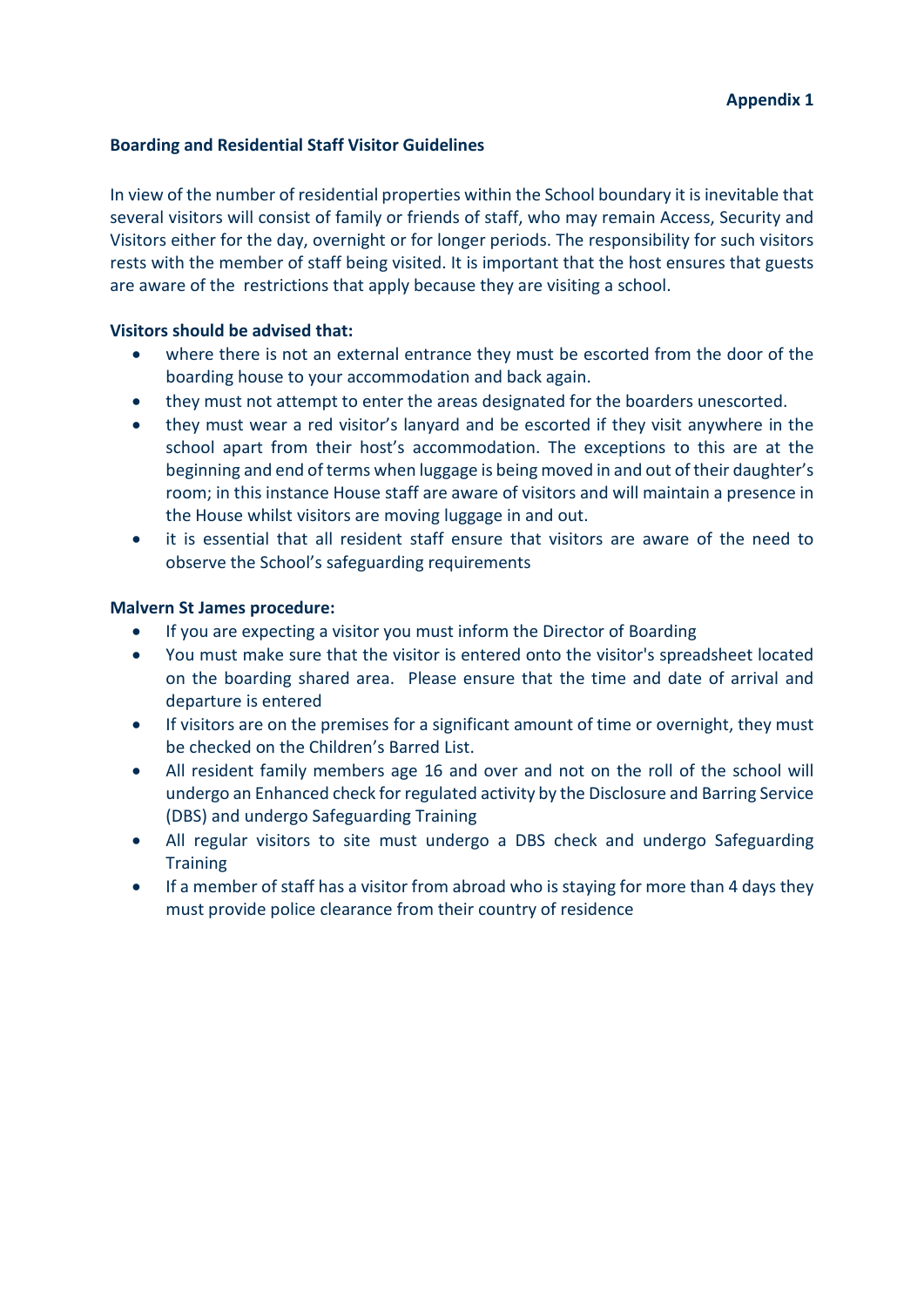

\*All REGULAR work for schools with opportunity for contact with children is REGULATED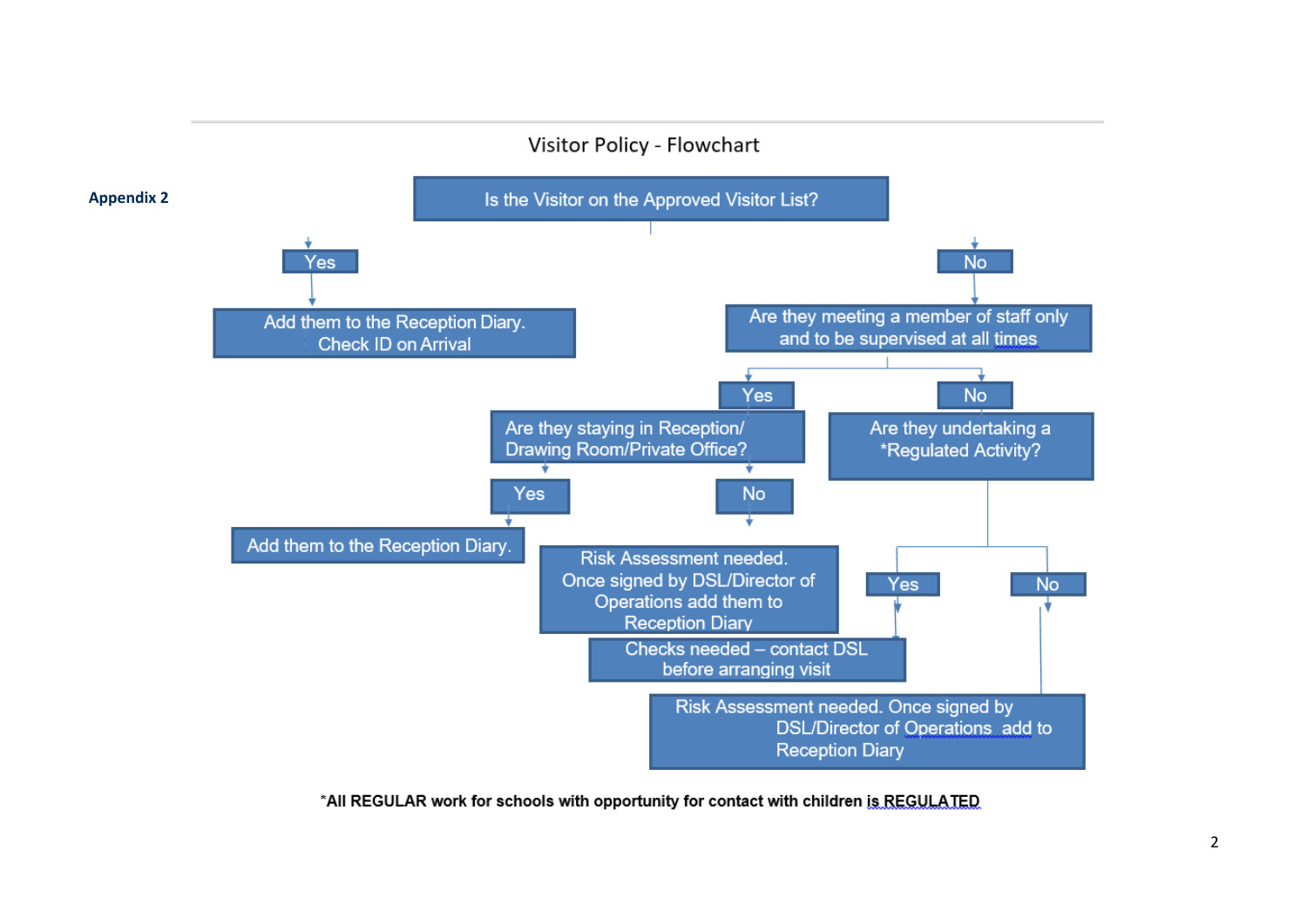#### **RISK ASSESSMENT – SAFEGUARDING CHILDREN FROM VISITORS (accessible as Wufoo form on Teams)**

#### **Appendix 2b**

**Service** 

| <b>Other Details</b>                                                                                                                                                                               |
|----------------------------------------------------------------------------------------------------------------------------------------------------------------------------------------------------|
|                                                                                                                                                                                                    |
|                                                                                                                                                                                                    |
| <b>Control Measures</b><br><b>SUPERVISED VISITORS</b><br>Notes:<br>1. This Risk Assessment sh<br>2. If your visitor is presentir<br>3. If your visitor is coming f<br>checked against List 99 - co |
| □ DBS needed, Contact Juli                                                                                                                                                                         |
| 4. Some contractors such a<br>with photo ID for copying an                                                                                                                                         |
| D DBS / Photo Id Current/ C                                                                                                                                                                        |
| □ To work without DBS and                                                                                                                                                                          |
| □ To be informed about mol                                                                                                                                                                         |
| Please tick when all chec<br><b>DBS</b> needed. Contact<br>DBS / Photo Id Curre<br>To work without DBS                                                                                             |
|                                                                                                                                                                                                    |

hould be completed in advance of visitor arrival. If not they may be refused entry.

ng e.g. at an Assembly please attach copy of slides.

frequently or requires unsupervised access, they will need to have a DBS and be contact Julia Moore for more information.

lia Moore

as Photocopier Engineers will have their own DBS. If so ask them to bring together and checking.

Children's Barred List ( List 99) and checked by Julia Moore

supervised / chaperoned by:\_\_\_

bile phone procedures and fire procedures by\_\_\_\_

cks have been completed:

Julia Moore

ent/ Children's Barred List (List 99) and checked by Julia Moore

and supervised / chaperoned by:

t mobile phone procedures and fire procedures by **the set of the set** 

Submit